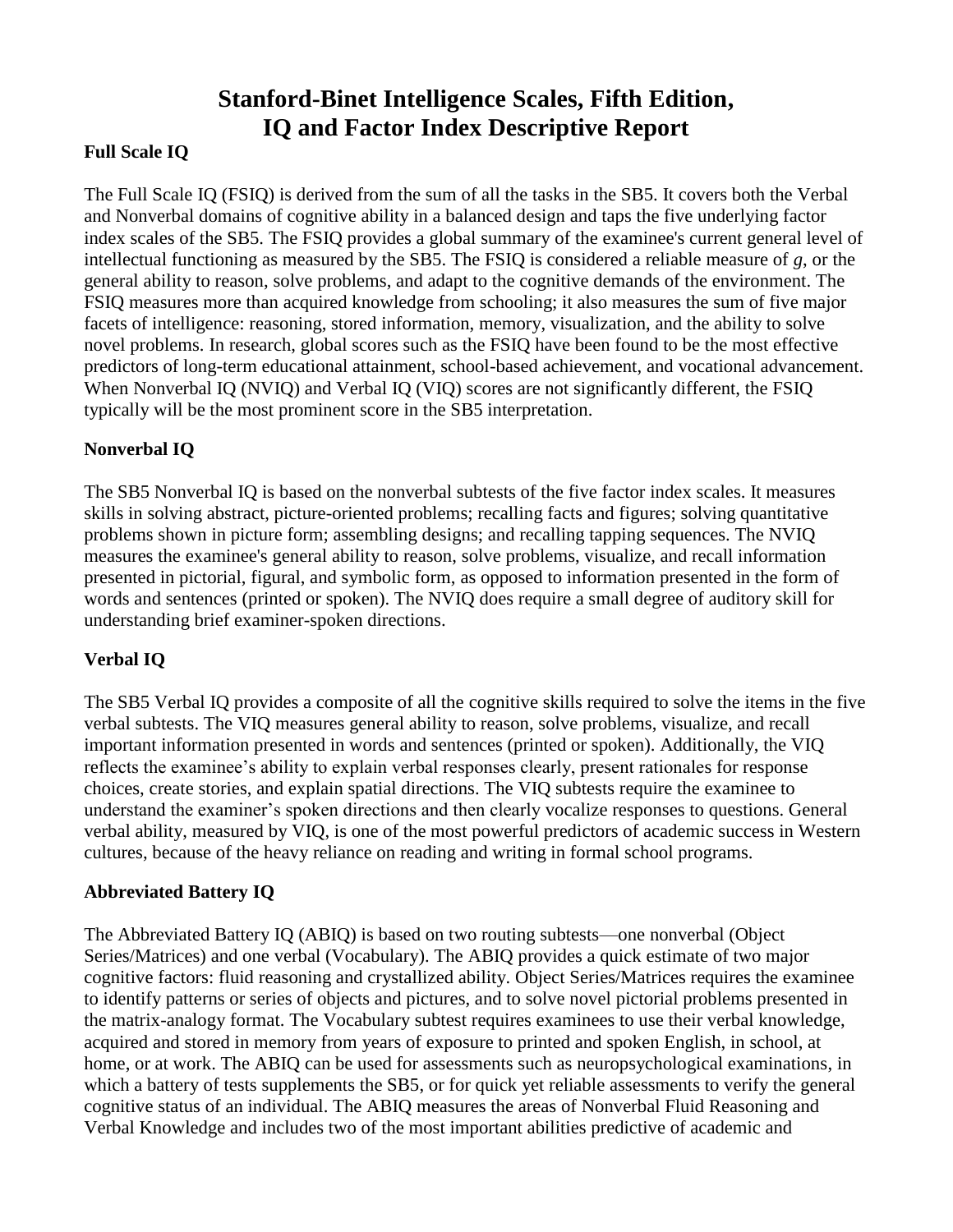vocational advancement.

### **Fluid Reasoning**

Fluid Reasoning (FR) is the ability to solve verbal and nonverbal problems using inductive or deductive reasoning. Classic activities such as Matrices require the individual to determine the underlying rules or relationships among pieces of information (such as visual objects) that are novel to him or her. The ability to reason inductively (as in the Matrices or Verbal Analogies activities) requires the examinee to reason from the part to the whole, from the specific to the general, or from the individual instance to the universal principle. In deductive reasoning activities, the examinee is given general information and is required to infer a conclusion, implication, or specific example. In the SB5, the Early Reasoning activity items require the examinee to inspect pictures depicting human activities and deduce the underlying problem or situation by telling a story.

#### FLUID REASONING

Cognitive Areas

- Inductive and deductive reasoning
- General sequential reasoning
- Oral production and visual memory fluency

Primary Nonverbal Abilities

- Attention to visual cues
- Concentration for long periods
- Visualization of abstract stimuli
- Recognition of patterns
- Synthesis of information
- Mental verbal mediation
- Search strategies
- Tracking of visual sequences
- Visual discrimination
- Visual scanning
- Mental review of potential answers

Secondary Nonverbal Abilities

- Visualization of meaningful stimuli
- Inspection of objects by touch
- Freedom from visual neglect
- Toleration of ambiguity
- Patience with difficult tasks
- Trial-and-error strategies
- Cognitive flexibility
- Recognition and evaluation of pictures

Primary Verbal Abilities

- Rapid retrieval of words and explanations
- Attention to verbal cues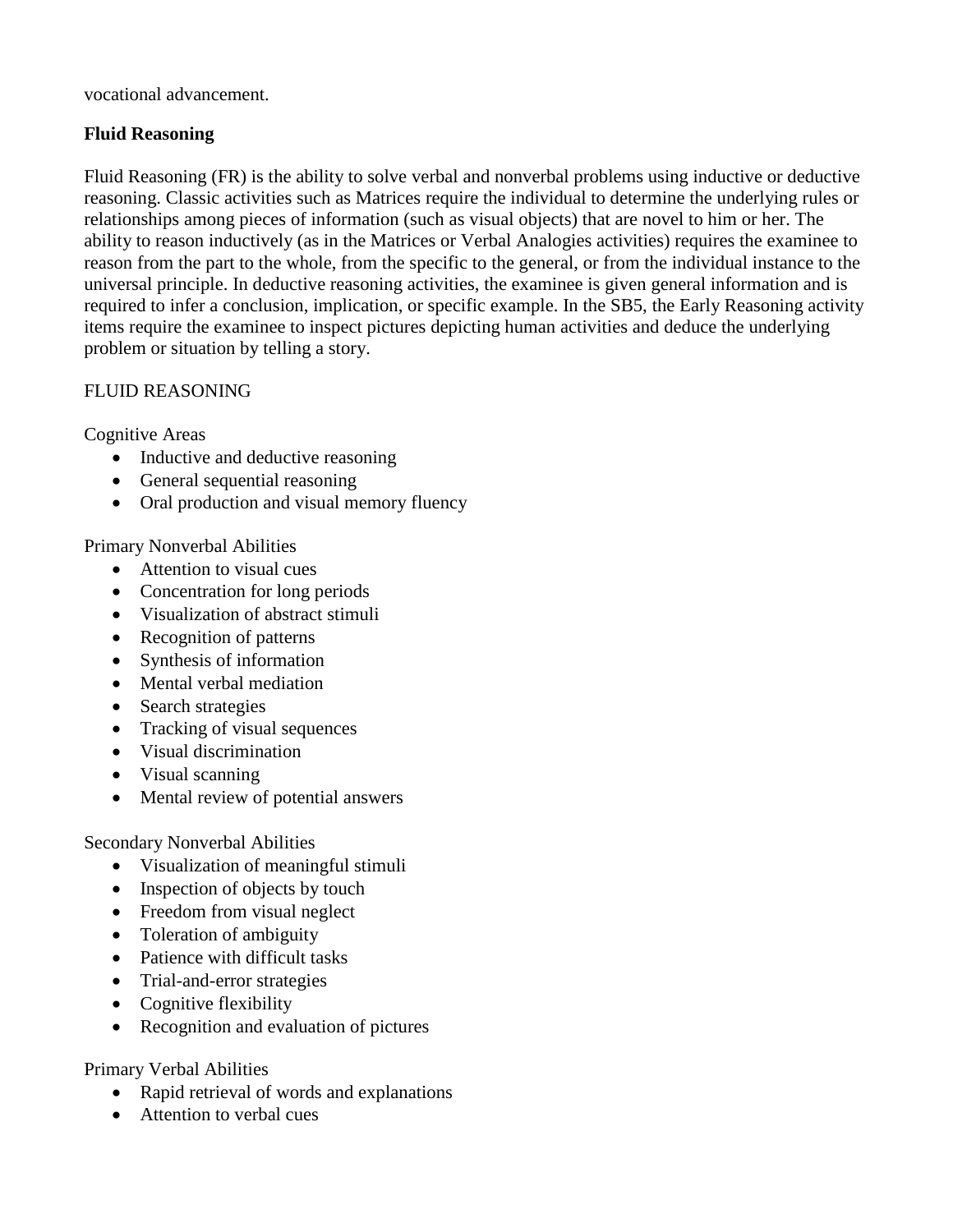- Production of creative answers
- Mental review of potential answers
- Verbal fluency

Secondary Verbal Abilities

- Visualization of meaningful stimuli
- Concentration for long periods
- Freedom from distractibility
- Toleration of ambiguity
- Wide auditory attention span
- Relating of verbal parts to the whole
- Abstraction of verbal concepts
- Trial-and-error strategies
- Synthesis of information
- Cognitive flexibility
- Recognition and evaluation of pictures

# **Knowledge**

Knowledge (KN) is a person's accumulated fund of general information acquired at home, school, or work. In research, this factor has been called *crystallized ability*, because it involves learned material, such as vocabulary, that has been acquired and stored in long-term memory. Therefore, the first two factor indexes represent the widely verified fluid and crystallized (knowledge) dimensions of intelligence.

#### KNOWLEDGE

Cognitive Areas

- Lexical knowledge
- General information
- Oral production and fluency
- Language development

Primary Nonverbal Abilities

- Visualization of meaningful stimuli
- Freedom from visual neglect
- Toleration of ambiguity
- Search strategies
- Visual discrimination

Secondary Nonverbal Abilities

- Attention to visual cues
- Freedom from distractibility
- Systematic visual scanning
- Fund of general information
- Trial-and-error strategies
- Synthesis of information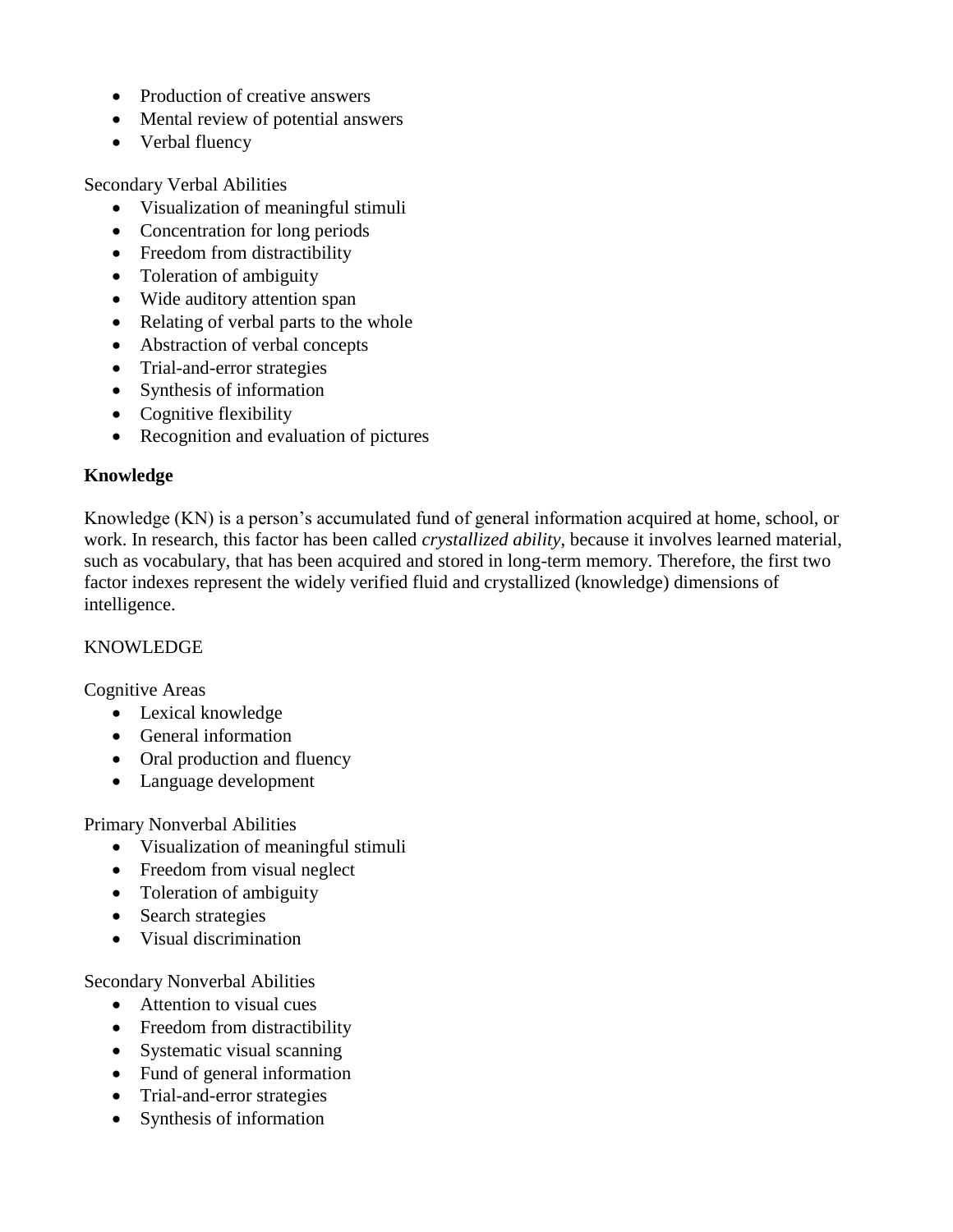- Cognitive flexibility
- Recognition and evaluation of pictures
- Production of conventional answers

Primary Verbal Abilities

- Relating of verbal parts to the whole
- Fund of general information
- Rapid retrieval of words and explanations

Secondary Verbal Abilities

- Attention to verbal cues
- Wide auditory attention span
- Knowledge of culturally relevant facts
- Synthesis of information
- Production of conventional answers

#### **Quantitative Reasoning**

Quantitative Reasoning (QR) is an individual's facility with numbers and numerical problem solving, whether with word problems or with pictured relationships. Activities in the SB5 emphasize applied problem solving more than specific mathematical knowledge acquired through school learning.

#### QUANTITATIVE REASONING

Cognitive Areas

- Quantitative reasoning
- Mathematical knowledge

Primary Nonverbal Abilities

- Concentration for long periods
- Production of conventional answers

Secondary Nonverbal Abilities

- Attention to visual cues
- Precision of movement
- Systematic visual scanning
- Mental review of potential answers
- Visual discrimination
- Tracking of visual sequences
- Recognition of patterns
- Trial-and-error strategies
- Synthesis of information
- Cognitive flexibility
- Mental verbal mediation
- Patience with difficult tasks
- Recognition and evaluation of pictures
- Production of conventional answers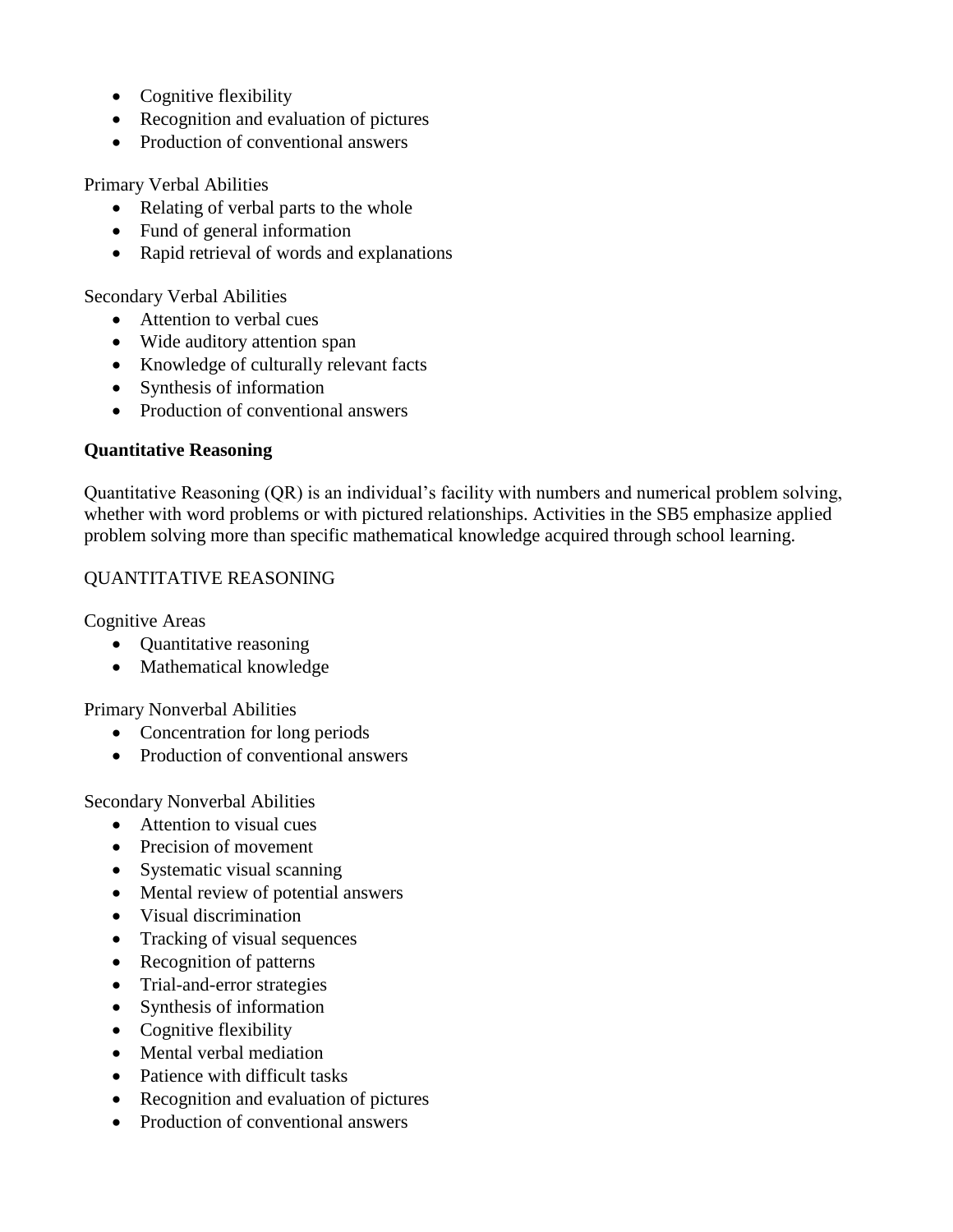Primary Verbal Abilities

- Concentration for long periods
- Production of conventional answers

Secondary Verbal Abilities

- Attention to verbal cues
- Patience with difficult tasks
- Wide auditory attention span
- Mental review of potential answers
- Trial-and-error strategies
- Abstract verbal concepts
- Synthesis of information
- Cognitive flexibility
- Recognition and evaluation of pictures
- Production of creative answers

# **Visual-Spatial Processing**

Visual-Spatial Processing (VS) measures an individual's ability to see patterns, relationships, spatial orientations, or the gestalt among diverse pieces of a visual display. Activities in the SB5 include Form Board and Form Patterns, where pieces are moved to complete the whole puzzle, and a collection of position and direction items.

### VISUAL-SPATIAL PROCESSING

Cognitive Areas

- Visualization
- Spatial relations
- Closure speed

Primary Nonverbal Abilities

- Visualization of meaningful stimuli
- Inspection of objects by touch
- Freedom from visual neglect
- Precision of movement
- Planning
- Trial-and-error strategies
- Reproduction of models
- Visualization of whole from parts
- Recognition and evaluation of pictures
- Production of creative answers

Secondary Nonverbal Abilities

- Attention to visual cues
- Impulse control
- Concentration for long periods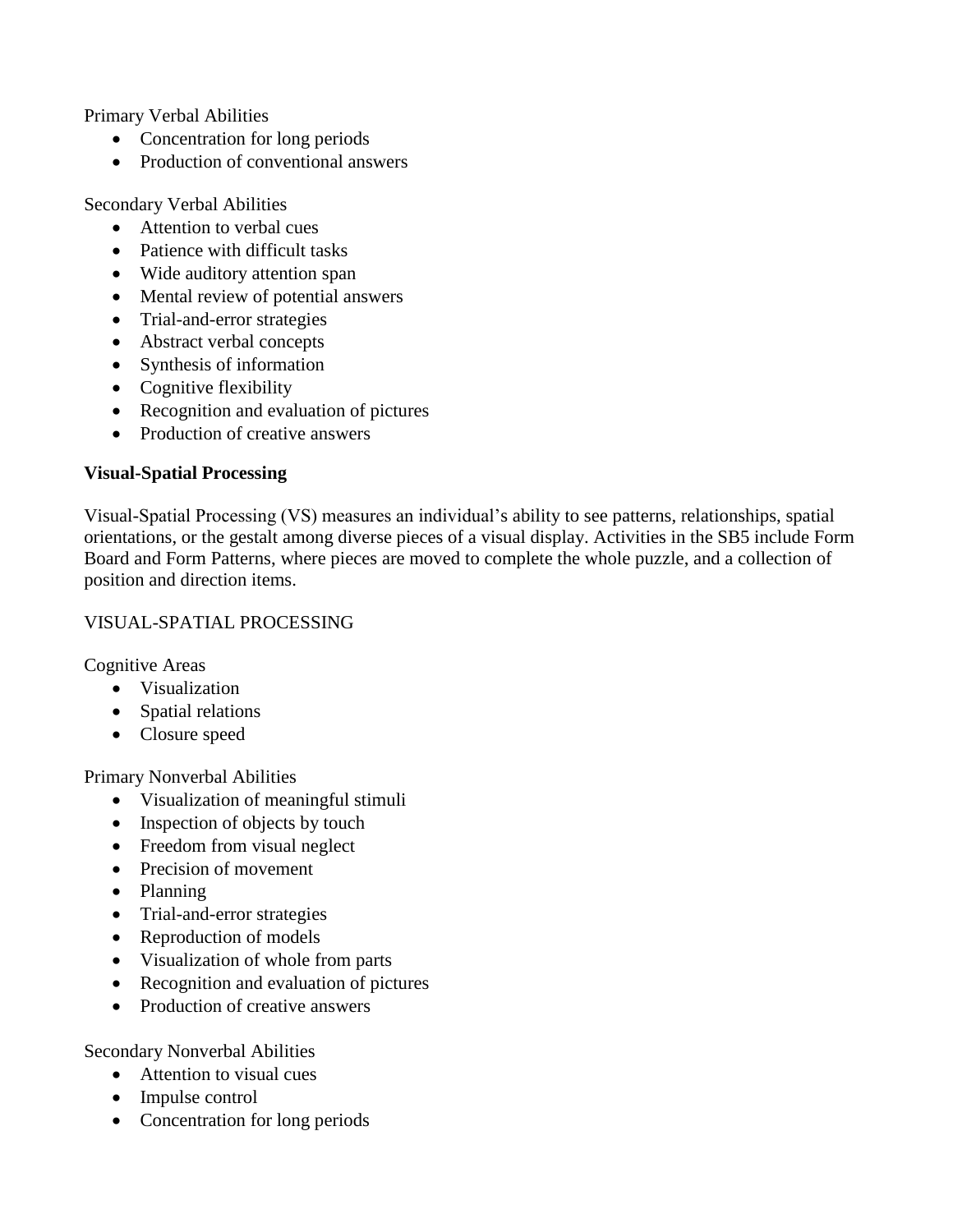- Patience with difficult tasks
- Precision of movement
- Systematic visual scanning
- Search strategies
- Visual discrimination
- Mental verbal mediation
- Cognitive flexibility

#### Primary Verbal Abilities

- Attention to verbal cues
- Recognition and evaluation of pictures

Secondary Verbal Abilities

- Visualization of meaningful stimuli
- Concentration for long periods
- Toleration of ambiguity
- Wide auditory attention span
- Search strategies
- Relating of verbal parts to the whole
- Verbal fluency
- Planning
- Visualization of whole from parts
- Production of creative answers
- Rapid retrieval of words and explanations

#### **Working Memory**

Working Memory (WM) is a class of memory processes in which diverse information stored in short-term memory is inspected, sorted, or transformed. For example, in the SB5 Last Word items, the examinee listens to a series of sentences and then sorts out the last word in each sentence for recall. The concept of Working Memory is derived from theory and research that have demonstrated the importance of working memory in school learning, vocational performance, and general problem-solving tasks.

#### WORKING MEMORY

Cognitive Areas

- Visual memory
- Memory span
- Serial perceptual integration

Primary Nonverbal Abilities

- Impulse control
- Freedom from distractibility
- Patience with difficult tasks
- Speed of movement
- Precision of movement
- Tracking of visual sequences